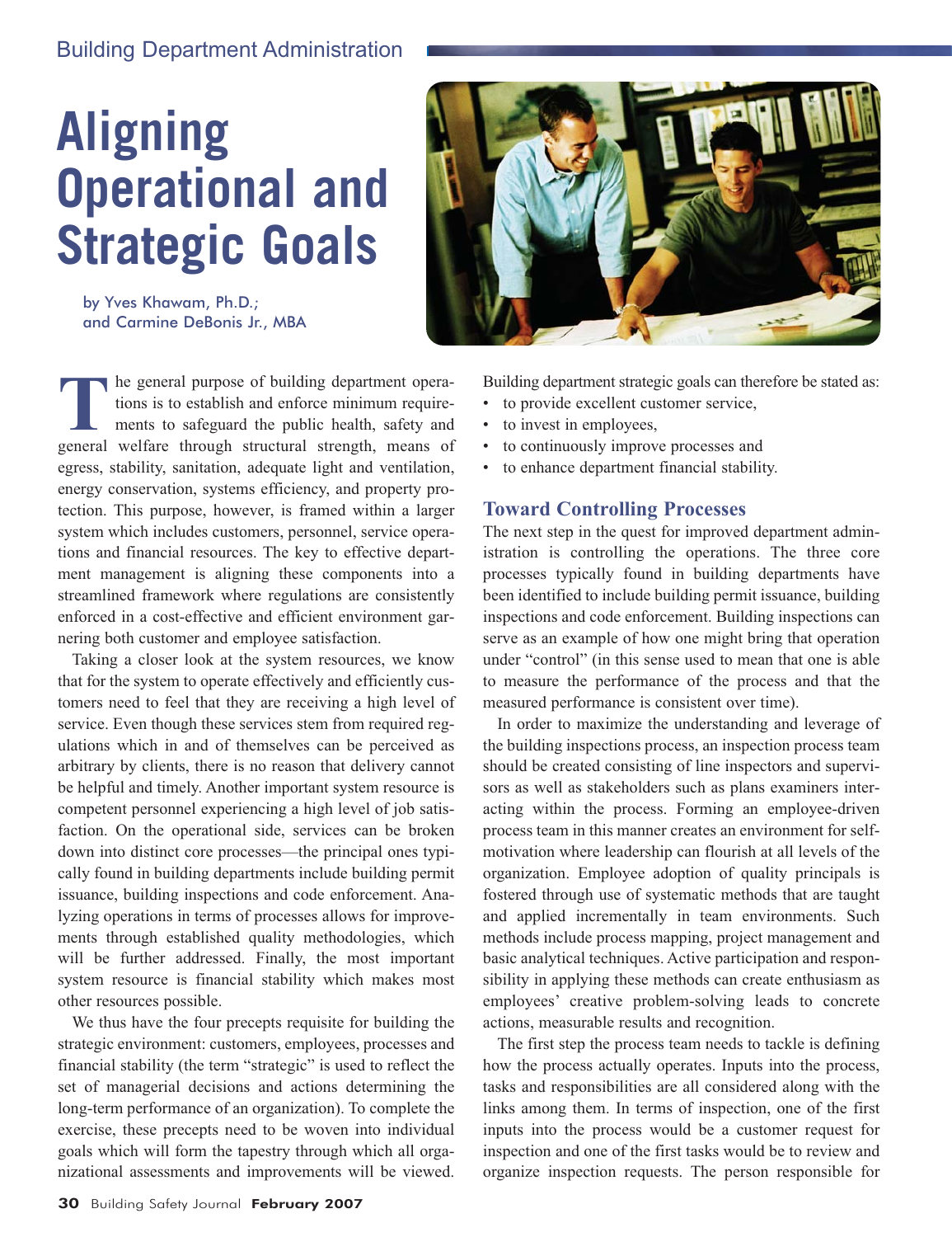

Inspection process operations map.

this task may be a clerical support staff member. The process team thus proceeds to identify all inputs, tasks and responsibilities comprising the process; determines how these are linked; and arranges them into a map reflecting the actual operation.

During the mapping stage, areas of potential improvement ("red clouds") are identified and noted. The map forms the basis for defining the environment by standardizing operations and procedures. The "red clouds" are then categorized and prioritized to seek opportunities for future improvements. If operations truly reflect the mapped process, the process can be considered to be under control (this can be verified if the process metrics produce consistent values). If the map has not captured the operation in its entirety or if consistency among staff members in the application of the process is lacking, these issues need to be mitigated prior to implementing any attempted improvements. Controlling the process is an essential first step without which the effects of any improvements cannot be gauged. Employing a process-based model in this manner delegates authority to the team for the continuous improvement effort.

#### **Baseline Metric Assessment**

The next step in the continuous improvement process is to identify process performance measures such as time, quality and—if appropriate—the financial situation. These measures or "metrics" will provide the ability to gauge the performance of the process at any given time as well as confirm the effects of any changes made to the process when testing or implementing improvements. Time and quality are typically harnessed as core metrics because they span across the strategic goals.

In the building inspection process a time metric could be the percentage of inspections completed the first business day following a customer's request, and a quality metric could be the percentage of inspections approved on the first pass. The latter metric illustrates the fact that quality spans the entire client/inspection spectrum and, in this example, should not be limited to those factors under the sole control of the inspector. One could inflate this metric value by simply approving more inspections, but if the actual job did not warrant the inspection being approved the metric performance deviates from quality: quality only improves when more inspections which warrant approval are approved. *(continued)*